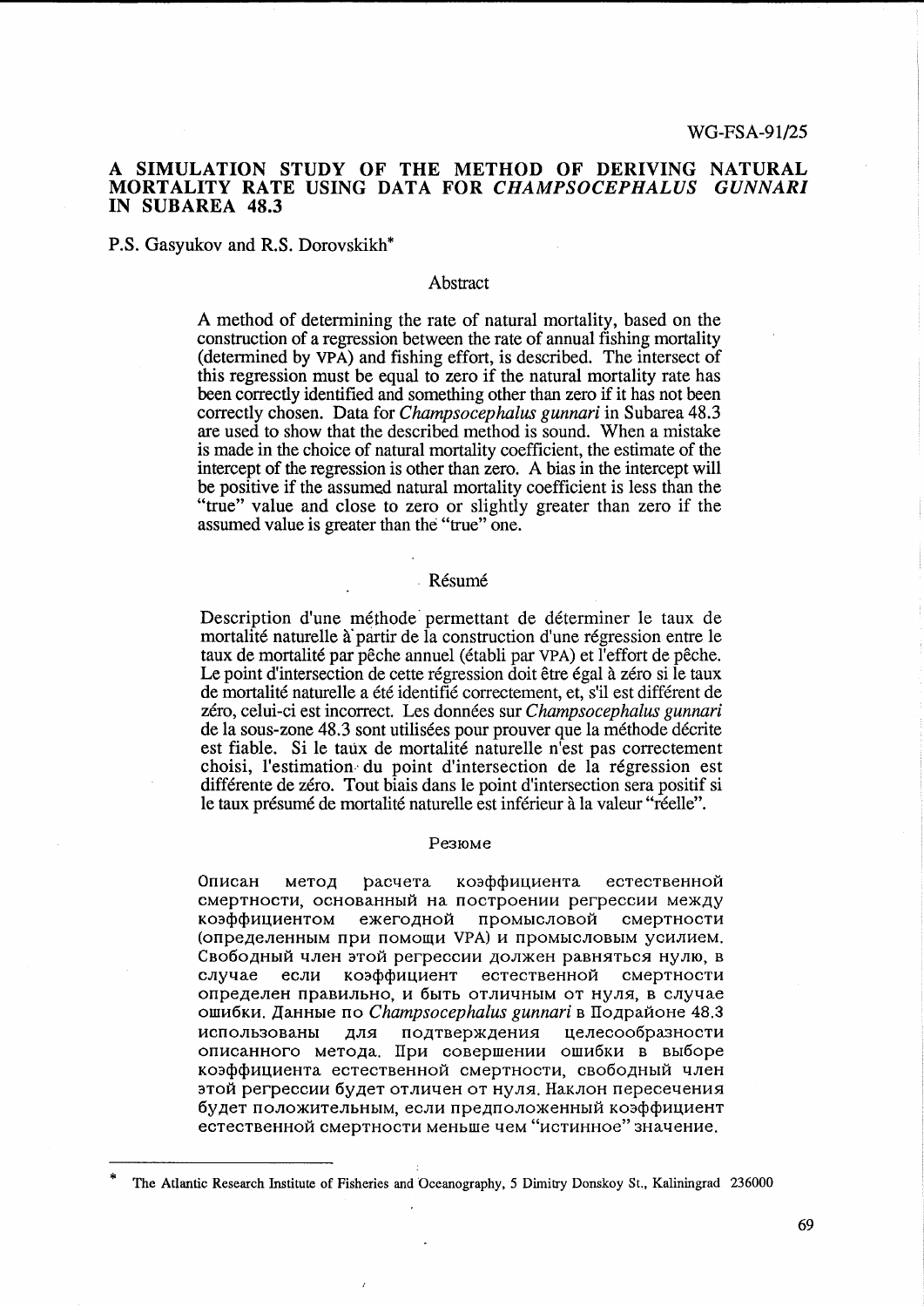### Resumen

Se describe un metodo para determinar el indice de mortalidad natural basado en la construcción de una regresión entre el índice de mortalidad por pesca anual (determinado por el VPA) y el esfuerzo pesquero. Si el indice de mortalidad natural se ha identificado correctamente, la intersección de esta regresión deberá ser igual a cero. Se emplearon los datos de *Champsocephalus gunnari* de la Subarea 48.3 para demostrar que el método descrito está correcto. Cuando la selección del índice de la mortalidad natural es errónea, la estimación de la intersección de la regresión es diferente a cero. El sesgo de la intersección será positivo si el indice de mortalidad natural supuesto es menor que el valor "real".

### 1. INTRODUCTION

In 1989, in the papers by Shlibanov (1989) and Sparre (1989) natural mortality rates for *Patagonotothen guntheri* estimated by different methods were calculated as 0.48, 0.63, 0.72, 0.83, 0.94 and 1.06. The values were so obviously scattered that they gave rise to extreme uncertainty in assessment of this commercial species. In a special study of this species, Gasyukov and Dorovskikh (1990) suggested a new approach to the determination of natural mortality. They concluded that the natural mortality rate of 0.9 was the most likely value for *P. guntheri* in Subarea 48.3.

A similar situation arose regarding estimation of the natural mortality rate for *Champsocephalus gunnari* in Subarea 48.3. A value of 0.56 obtained by Frolkina and Dorovskikh (1989) differed from the value of 0.35 used by the Working Group on Fish Stock Assessment (WG-FSA) in previous years. In 1990 the same authors confirmed the natural mortality rate of 0.56 by using a large amount of original data and the approach outlined in Gasyukov and Dorovskikh (1990).

A discussion of this approach for verifying the natural mortality rate calculation held at the meeting of the WG-FSA (CCAMLR, 1990) indicated that the scientific justification for using the method of Gasyukov and Dorovskikh (1990) would be improved if its behaviour and performance were to be studied by means of mathematical simulation.

# 2. METHODS FOR REFINING NATURAL MORTALITY RATE CALCULATIONS

The method of Gasyukov and Dorovskikh, (1990) is very close to Paloheimo method (Ricker, 1975). It is based on the construction of a regression between the rate of annual fishing mortality and fishing effort and the premise that the intersect of this regression should be equal to zero when the value of natural mortality chosen is correct (see Frolkina and Dorovskikh, 1990). Age composition of the catches,  $C_{a,y}$ , for a series of years and standardised values of fishing effort  $E_y$ ,  $y = 1,2$  ..... *n* were used as the initial data. A set of possible values of natural mortality  $M_i$ ,  $i = 1, 2, \dots, j$  is assumed to be known. Then the algorithm for the determination of natural mortality consists of the following steps:

Mortality Algorithm

(i) a specific value of natural mortality  $M_i$  is selected from the set of its possible values;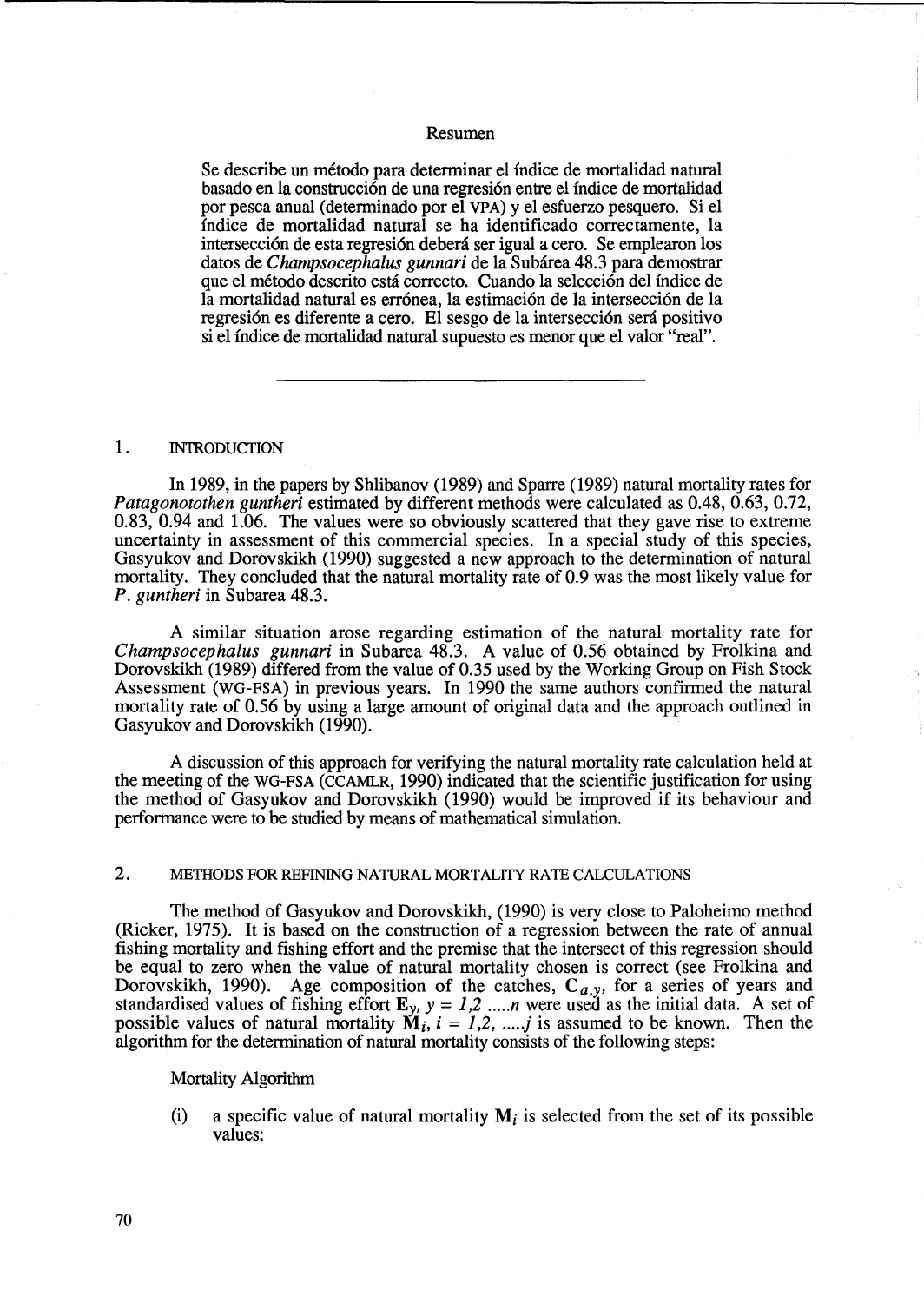- (ii) a VPA is run, tuned to fishing effort data by one of the methods of Pope and Shepherd (1985). The tuning method which would correspond studies of a given fish species is preferable;
- (iii) the VPA is used to compute the annual fishing mortality  $F_{a,y}$ , and abundance  $N_{a,y}$ rates by age and fishing year, where terminal fishing mortality rates and fishing mortality rates for the oldest age group by fishing year are estimated by the tuning algorithm;
- (iv) mean weighted values of annual fishing mortality,  $\mathbf{F}_v$ , for all age groups fully represented in the catch beginning from age ar is:

$$
\mathbf{F}_y = \sum_{a=a_f}^{a_k} w_{a,y} \times \mathbf{F}_{a,y} \tag{1}
$$

where  $w_{a,v}$  are weight factors.

(v) regression equation parameters  $a_i$ ,  $a_d$  and  $b_i$  are found from:

$$
\mathbf{F}_{\mathbf{y}} = \mathbf{a}_i + \mathbf{b}_i \mathbf{E}_{\mathbf{y}} \tag{2}
$$

where the index *i* corresponds to selected natural mortality rate;

(vi) steps 2 to 5 are then repeated for a range of values of natural mortality.

The main principle of the natural mortality rate verification is based on an assumption that if the selected natural mortality rate M is correct, then the factor a in regression equation (2) will be equal to zero (fishing effort is proportional to fishing mortality). In practical calculations, with regard for the random pattern of the initial data and the final sample amount it will be reasonable to apply the statistical null hypotheses that this factor is equal to zero.

It should be noted that steps (iv) and (v) can be accomplished by a number of methods. Mean weighted fishing mortality rates in particular, can be estimated using corresponding age group abundance values,

$$
w_{a,y} = \frac{\mathbf{N}_{a,y}}{\Sigma \mathbf{N}_{a,y}}\tag{3}
$$

or using factors recommended by Shepherd (1982):

$$
w_{a,y} = \frac{\mathbf{F}_{a,y} e^{-\mathbf{Z}_{a,y}} \left[1 - e^{-\mathbf{Z}_{a,y}}\right]}{\mathbf{Z}_{a,y}}
$$
(4)

For determination of regression equation parameters (2) both the algorithm of simple and that of functional regressions can be used (Ricker, 1975).

# 3. SIMULATION DESCRIPTION

The method of simulation has been widely used, especially recently, for resolving various problems and a description can be found in Butterworth (1988). This method has been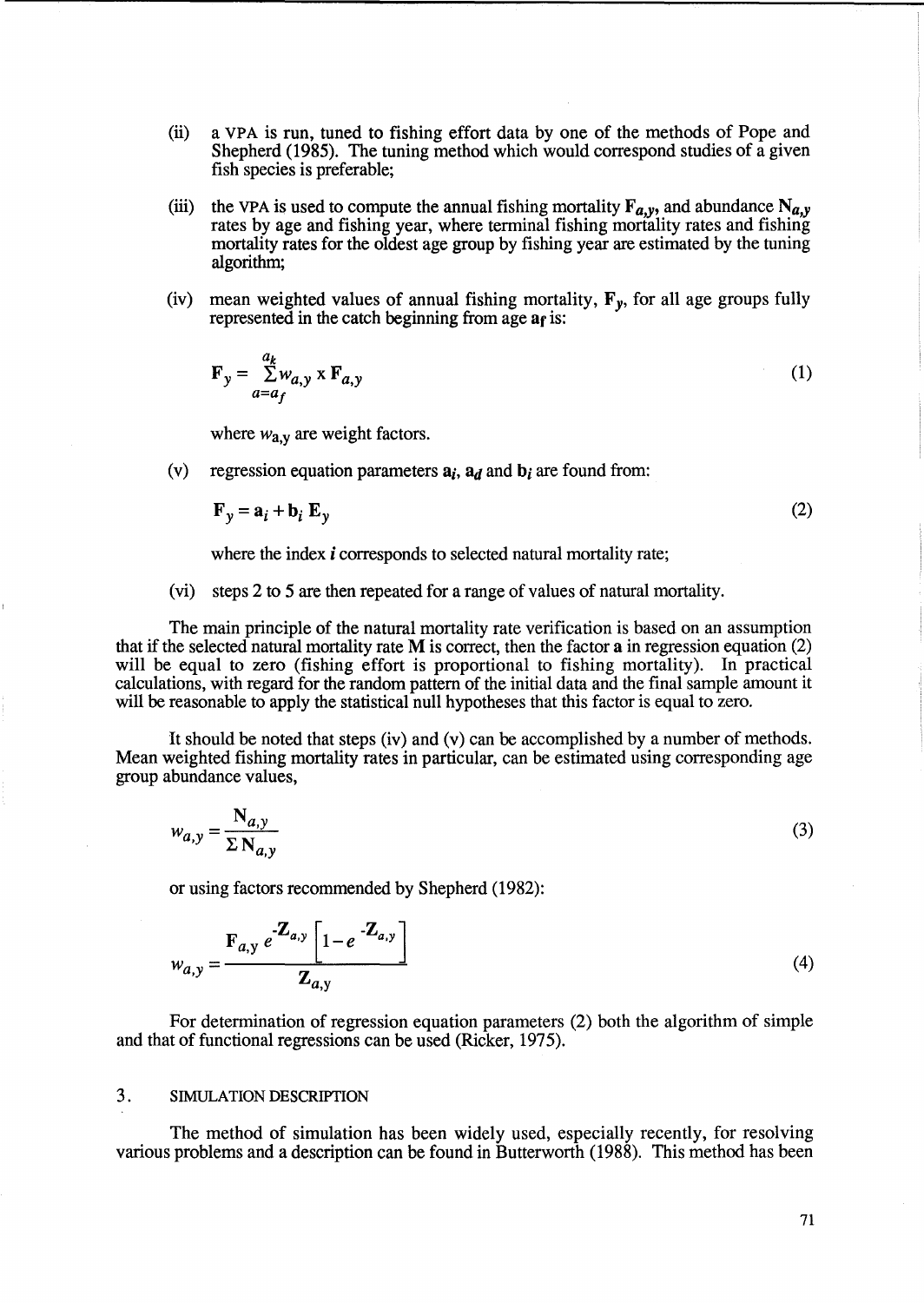used in CCAMLR by Basson and Beddington (1989), Kock (1989), De la Mare and Constable (1990).

A model proposed by Butterworth (ICSEAF, 1989) and simplified for our modelling study seems to be most consistent with our objectives.

The basic relationships in the Butterworth (1988) model are:

Simulation model

(i) Main relationships of abundance dynamics

$$
\mathbf{N}_{a+1,y+1} = \mathbf{N}_{a,y} e^{-\mathbf{Z}_{a,y}}
$$
 (5)

$$
\mathbf{Z}_{a,y} = \mathbf{M} + \mathbf{S}_{a,y} \mathbf{F}_y \tag{6}
$$

$$
S_{a,y} = S_a \tag{7}
$$

where Sa is selectivity at age *a ;* 

 $\mathbf{F}_v$  is total fishing mortality at year y;

$$
a = 1,2, \ldots, a_k;
$$
  
 $y = 1,2, \ldots, y_k.$ 

(ii) "Stock recruitment" ratio:

$$
\mathbf{N}_{0,y+1} = e^{\left\{ \epsilon_y - \frac{\sigma_r^2}{2} \right\}} \bullet \Phi \left( \mathbf{B}_y \right); \tag{8}
$$

$$
\mathbf{B}_{y} = \sum_{a=a_m}^{a_k} \left\{ w_{a,y} \, \mathbf{N}_{a,y} \right\};\tag{9}
$$

$$
w_{a,y} = \frac{1}{2} \left[ w_{a+1/2,y} + w_{a-1/2,y} \right] \text{ for } a > 0,
$$
  

$$
w_{a,y} = w_{0,y} = w_{1/2,y} \text{ for } a = 0,
$$
 (10)

 $a_m$  = age at first maturity;

where  $\Phi$  is an expression which describes dependence of recruitment rate on parent stock size;

 $\epsilon$  is random number from normal distribution with mean 0 and variance  $\sigma_r^2$ .

$$
\varepsilon \in \mathbb{N}\big(0, \sigma_r^2\big); \tag{11}
$$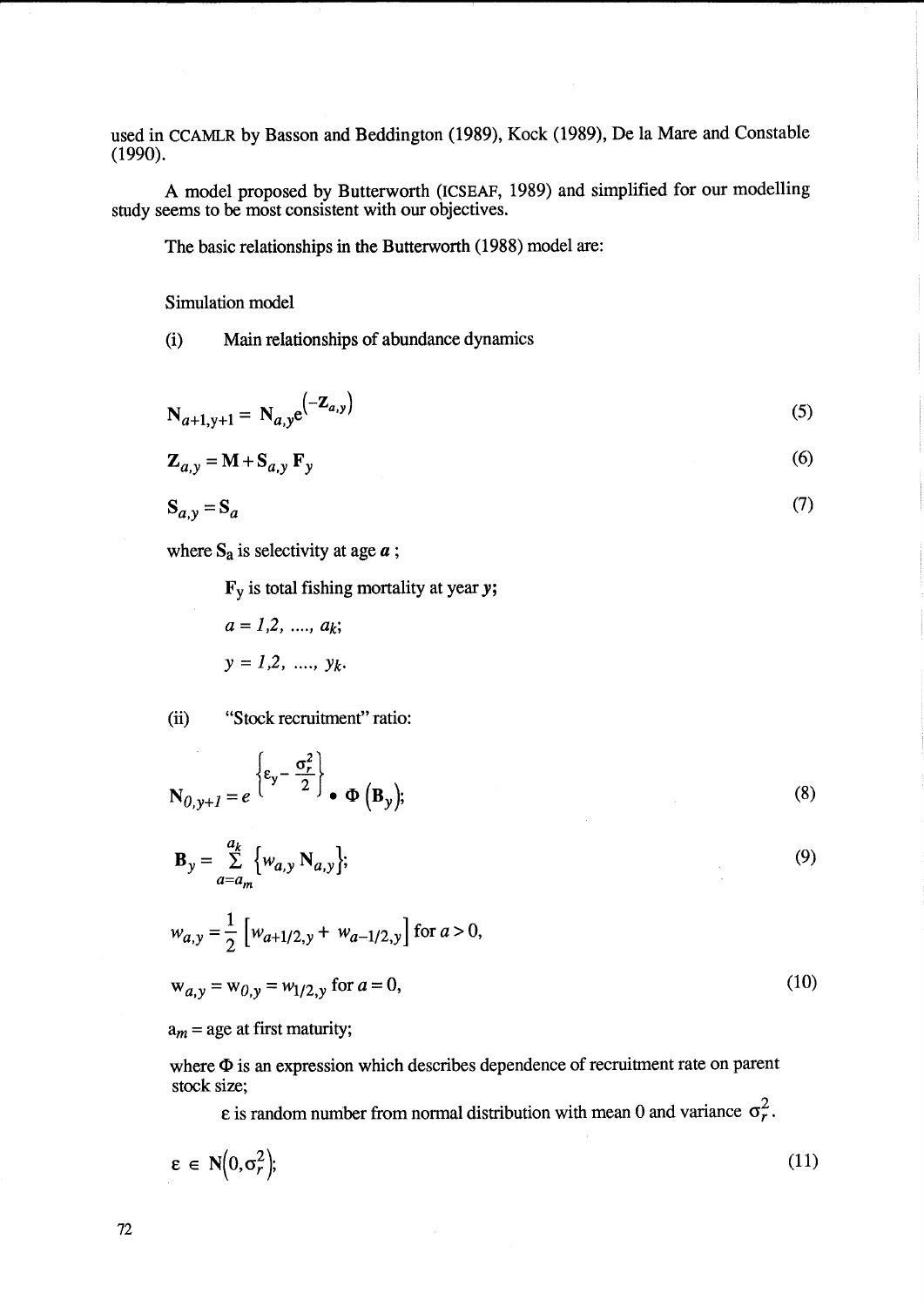(iii) The catch weight:

$$
C_y = \sum w_{a + \frac{1}{2},y} N_{a,y} S_{a,y} F_y (1 - e^{-Z_{a,y}}) / Z_{a,y}
$$
 (12)

(iv) Correlation between fishing effort and fishing mortality:

$$
\mathbf{F}_y = q \mathbf{E}_y; \tag{13}
$$

where *q* is catchability factor.

(v) Catch-at-age and fishing year,  $C_{a,y}$ :

$$
\mathbf{C}_{a,y} = \mathbf{N}_{a,y} \mathbf{S}_{a,y} \mathbf{F}_y \left[ 1 - e^{-\mathbf{Z}_{a,y}} \right] / \mathbf{Z}_{a,y}.
$$
 (14)

Thus the only element of this model that is subject to random error is recruitment. All other parameters are derived empirically, in contrast to the complete Butterworth (1988) model in which many components are subject to error.

For simulation of population dynamics the following initial data are required:

 $a_k$  - number of age groups;

 $y_k$  - number of fishing years;

M - natural mortality rate;

*Wa,y* or *Wa* - mean weight-at-age (and fishing year);

 $N_{a,0}$  - distribution of abundance by age during the zero fishing year;

 $C_v$  - total catch by weight by fishing years;

*q* - catchability factor;

*Sa* - age selectivity factor;

 $\sigma_r^2$  - the variation of the random component in expression (7) and the parameters of "stock-recruitment" ratio.

The algorithm of simulation involves the following stages:

- (i) the abundance of zero group in the first fishing year is estimated from equation (8);
- (ii) the abundance values  $N_{a,l}$ ,  $a = 1,2, ..., a_k$  are computed from the formula:

 $N_{a,I} = N_{a-I,0} e^{-M};$ 

(iii) for each  $y, y = 1, 2, ..., y_k$ :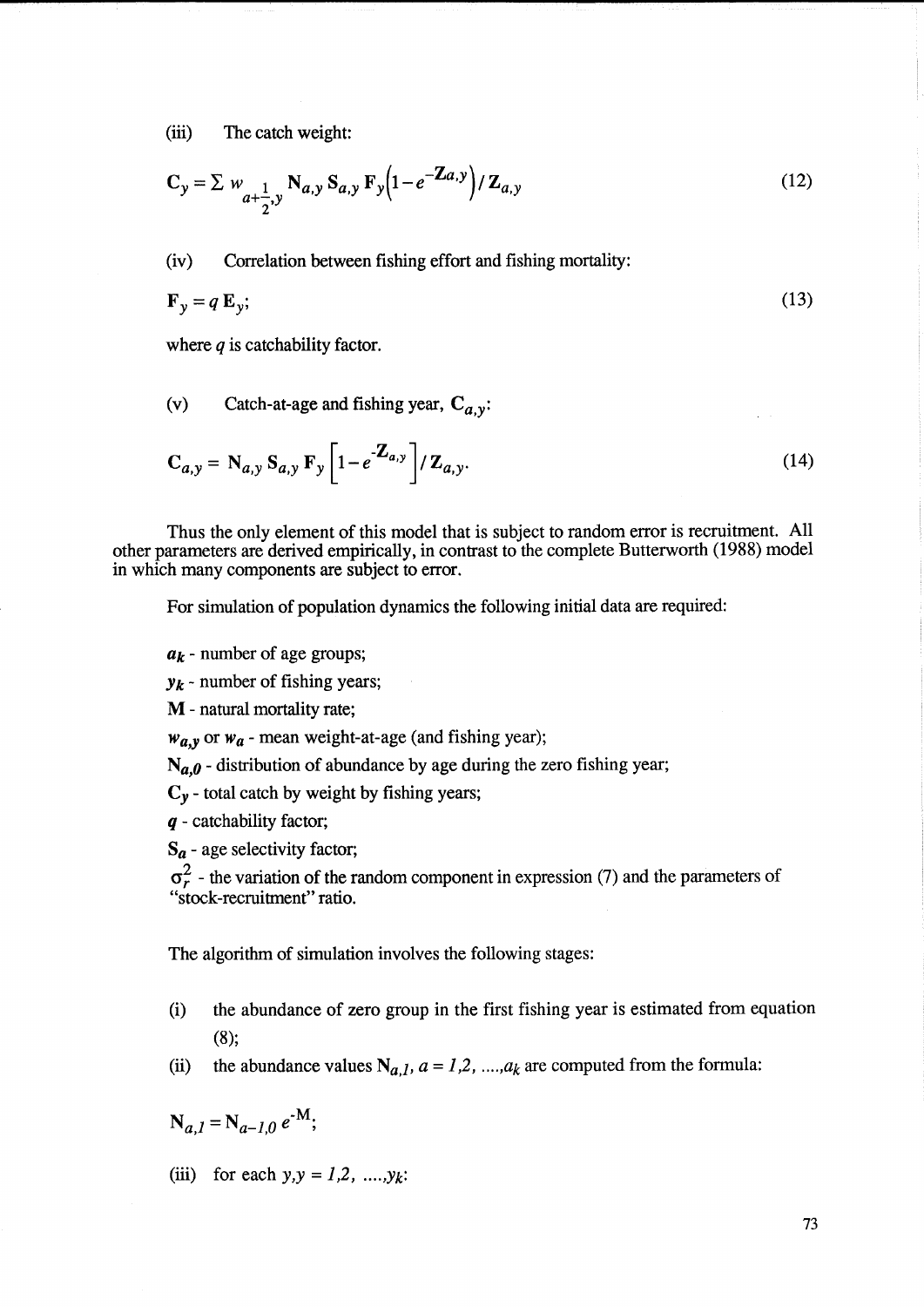- (a) age selectivity values  $S_{a,y}$  are computed from formula (7);
- (b) total fishing mortality  $\mathbf{F}_v$  is estimated from equation (12) with the use of the present value of  $C_v$ ;
- (c) fishing effort  $E_v$  is deduced from (13);
- (d) "real" catch  $C_{a,y}$  is computed for  $a = 1,2, ..., a_k$  from (14);
- (e) if  $y \neq y_k$ ,  $N_{0,y+1}$  is produced from (8) and from (5)  $N_{a,y+1}$  is found for  $a =$  $1.2.$  ...., $a_k$ .

Thus the major output information for each model run comprises:

- matrix of catch-at-age and fishing year  $C_{a,y}$ ;
- fishing effort by fishing year E*y •*

 $\hat{\mathcal{A}}$ 

A general procedure for the study of natural mortality rate specification with the use of this simulation is as follows:

- (i) the value of M for a single simulation of commercial population dynamics is set;
- (ii) the number of model runs  $P$  for the simulation is determined;
- (iii) simulation of population dynamics is made in accordance with the above-mentioned model which results in the values of  $C_{av}^{(p)}$ ,  $E_{\nu}^{(p)}$  for  $p \in P$ .
- (iv) the simulation is run for a number of values of natural mortality  $M_i$ ,  $i = 1,2$  ...; The result of this algorithm are the intersect values of the regression equation (2).
- (v) calculation of final statistics for each assumed M rate.

The null hypothesis is that the intercept of equation (2) will equal zero when the value of M used is equal to the true value of M.

# 4. DATA USED

For running this simulation model a number of parameters and values are required. It was decided that it was better to use real data from the fishery for this purpose and as an example the C. *gunnari* fishery in Subarea 48.3 was chosen.

The required initial parameters and values were computed from actual data used for stock assessment purposes (Gasyukov, 1990). Corresponding values of catch-at-age and fishing year, and fish mean weight are given in Tables 1 and 2. The catch by weight of C. *gunnari* in Subarea 48.3 and standardised values of fishing effort computed by means of the multiplicative model (Gasyukov, 1990) are presented in Table 3.

The abundance values and fishing mortality rates were estimated by the VPA tuned by the Laurec-Shepherd method (Pope and Shepherd, 1985). The corresponding values are given in Tables 4 and 5.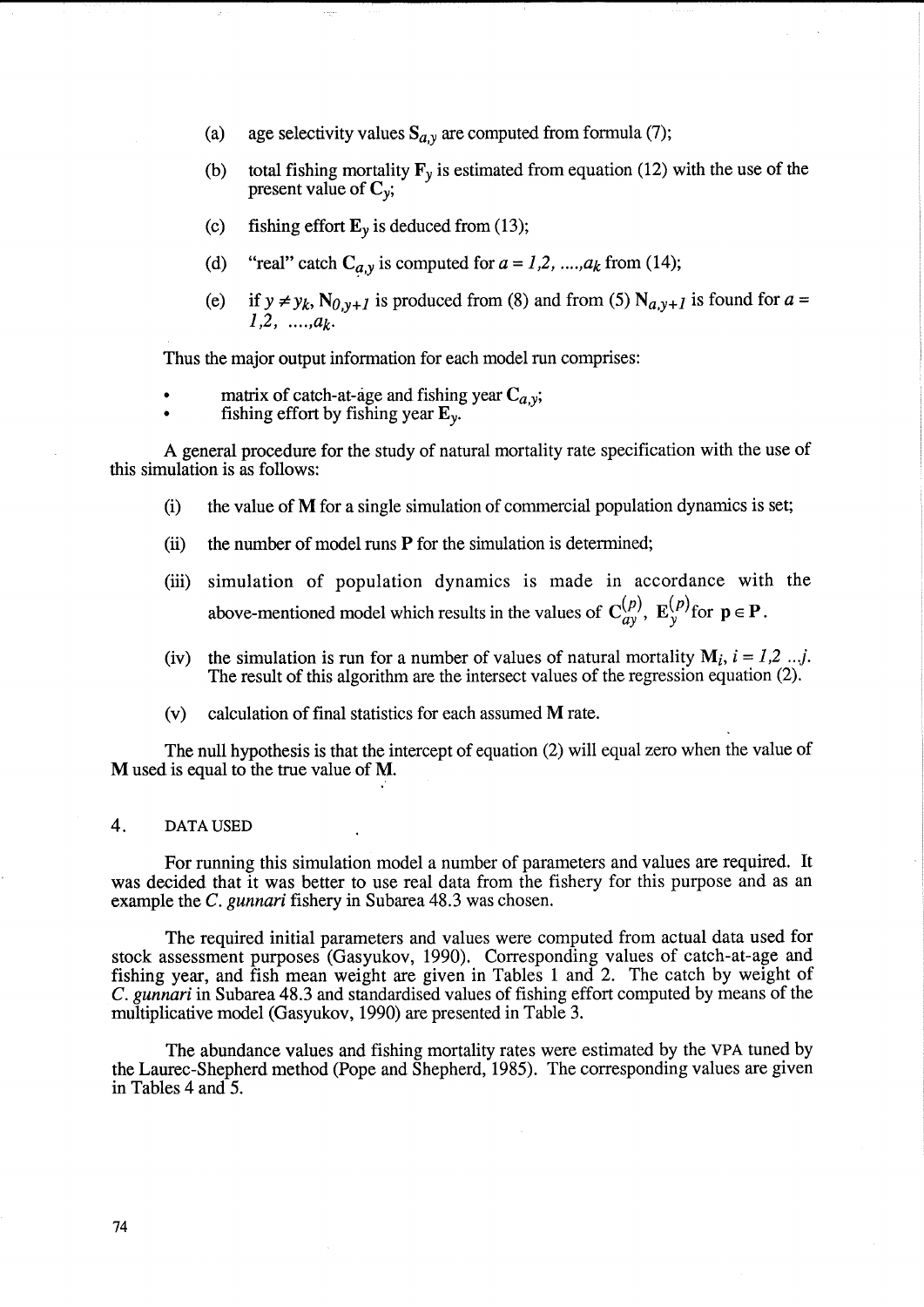Thus the following values were taken as initial ones:

 $M = 0.56$ ;  $a_k=6;$  $y_k=8;$  $a_f = 3;$  $a = 36.85$ ;  $\beta = 0.0113$ ; *q* = 0.000115;  $\sigma_r = 0.7008;$  $P = 1000$  (number of simulation runs).

Age selectivity rates and initial values of abundance during the zero year had the following values:

| Age group, $a = 1$ 2 3 4 5                     |  |                                                  | _ რ         |
|------------------------------------------------|--|--------------------------------------------------|-------------|
| $S_a$                                          |  | $0.0215$ $0.174$ $0.692$ $0.568$ $0.761$ $0.759$ |             |
| $N_{a,o}x10^{-6}$ 941.8 1216.3 233.2 71.2 25.6 |  |                                                  | <b>14.6</b> |
|                                                |  |                                                  |             |

Thus together with the mean fish weight data from Table 2, the above-stated parameters form the necessary basis for running of simulation model for C. *gunnari* from Subarea 48.3.

# 5. COMPUTATION RESULTS AND THEIR DISCUSSION

Two variants of the mortality algorithm were used, specified for estimation of the mean fishing mortality for major age groups, by weighting by abundance (equation 3) or by catch (4).

For each value of natural mortality rate out of the set of its assumed values 1 000 runs of the model were made. The results of simulation took the shape of histograms of values of intersect of regression equation with the mean and median values.

Corresponding results are presented in Table 6 and shown in Figure 1.

First of all, similarity of the results obtained from both computation variants are worth noting. If the assumed natural mortality rate values are less than the "ideal" one, then the values of the intersect have a positive shift, whereas if the values are greater than the "ideal" one, this shift is negative. Irrespective of weighting method used for computation of the mean weighted fishing mortality rate, the values of the intersect appeared to be close for the two weighting methods. Although the sign of the shift is the same, its range appears to be greater when weighting by C than when weighting by N. The difference between zero and the intercept is minimal if the assumed value of **M** is close to the "ideal" one and maximal if the assumed value is much greater than the "ideal" one.

The simulated distribution of values of the intersect has a marked assymetrical pattern with assumed values of M which significantly differ from the "ideal" value and is close in its shape to normal distribution of the values close to the "ideal" one.

Two peculiar features of the values were revealed from simulation results. Firstly, if the assumed value of M exceeds the "ideal" one, then the shift of the absolute intersect values is very small and markedly unlike the difference between the "ideal" and assumed values of M.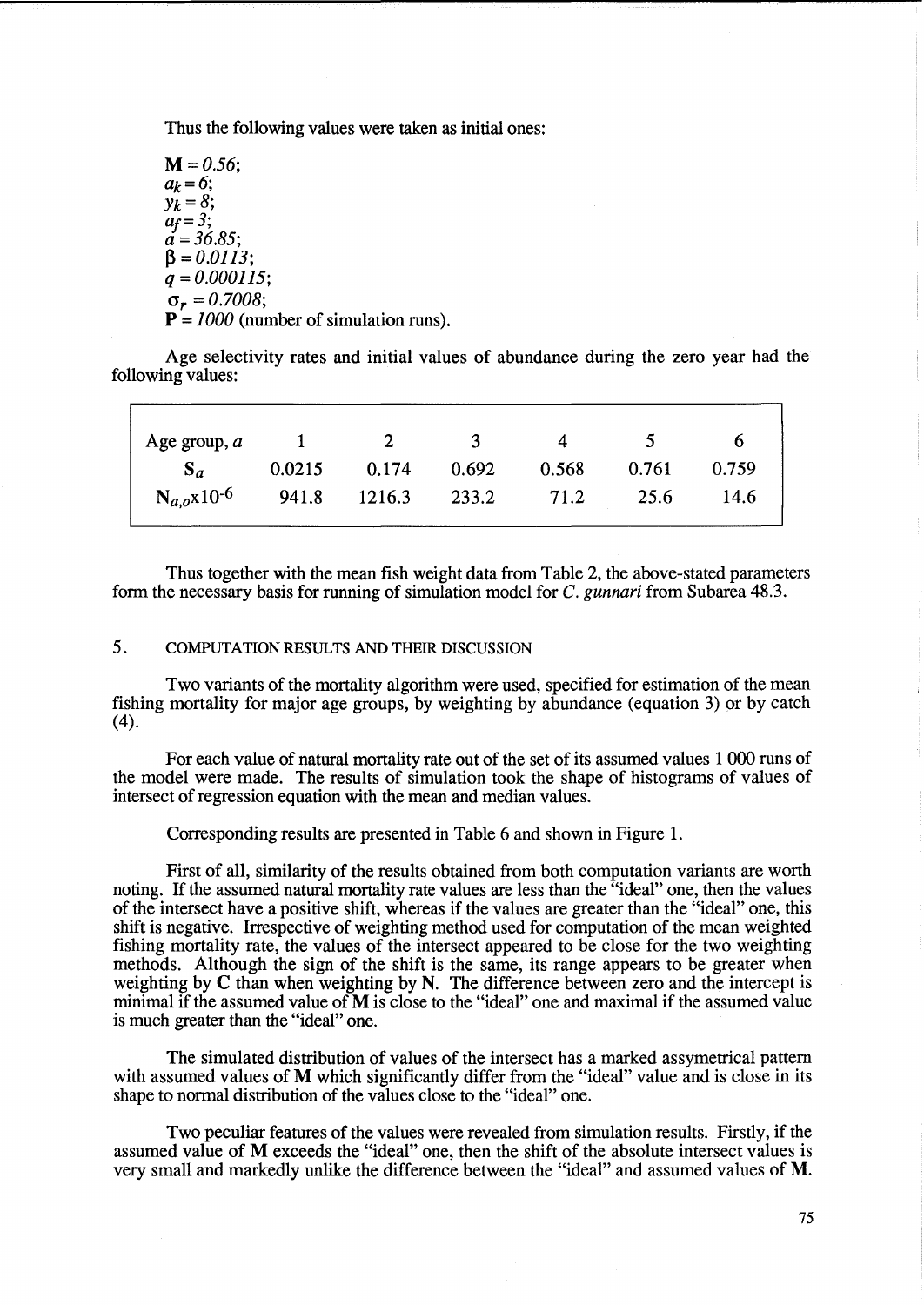For example, with the assumed M of 0.72 the value of this shift is not greater than 0.02 to 0.04 and is comparable with the value of shift with the "ideal" value of M (Figure 1).

This fact has a theoretical foundation. In his paper, Hilden (1988) showed that if the error  $\Delta M$  is introduced to the natural mortality rate when performing the VPA, then the below is true:

$$
exp(\mathbf{F}_t^{'} + \Delta \mathbf{M}) > exp(\mathbf{F}_t)
$$

where  $F_t$  is the fishing mortality rate value produced from VPA, with incorrect natural mortality rate  $M + \Delta M$ ;

 $\mathbf{F}_t$  is "ideal" value of fishing mortality rate. Then if  $\Delta \mathbf{M}$  is positive,  $\mathbf{F}_t$  will be closer to  $\mathbf{F}_t$  than in case when  $\Delta \mathbf{M}$  is negative. This was the feature confirmed by the simulation results.

,

The second peculiarity of the values lies in the fact that the shift of the value of the regression equation intersect in all cases appeared to be smaller in terms of absolute value than deviation of the assumed M from its "ideal" value. No theoretical explanation was found for this case. Evidently this can be hardly done in a general form as fishing mortality rate values produced by the VPA depend not only on  $\Delta M$  but also on the values of F for preceding age groups (Hilden, 1988).

However, in general, the results of simulation showed that the suggested approach (Gasyukov and Dorovskikh, 1990) makes it possible to specify the value of natural mortality rate for commercial fishes.

#### 6. CONCLUSION

The suggested method for deriving natural mortality rate is based on a regression equation between the fishing mortality rate computed from the VPA using an assumed natural mortality rate, and fishing effort. If the selected natural mortality rate is correct, the intersect of this equation will be close to zero. Otherwise its value will be different from zero.

The study carried out with the use of the mathematical simulation by using C. *gunnari*  fishing in Subarea 48.3 as an example showed that the suggested approach gives reliable estimates. If there is an error in the natural mortality rate, the absolute intersect (a) in equation (2) is different from zero; the shift has a positive sign if the assumed value of the natural mortality rate is smaller than the "ideal" one, but close to zero or somewhat greater than zero if the assumed value is greater than the "ideal" one.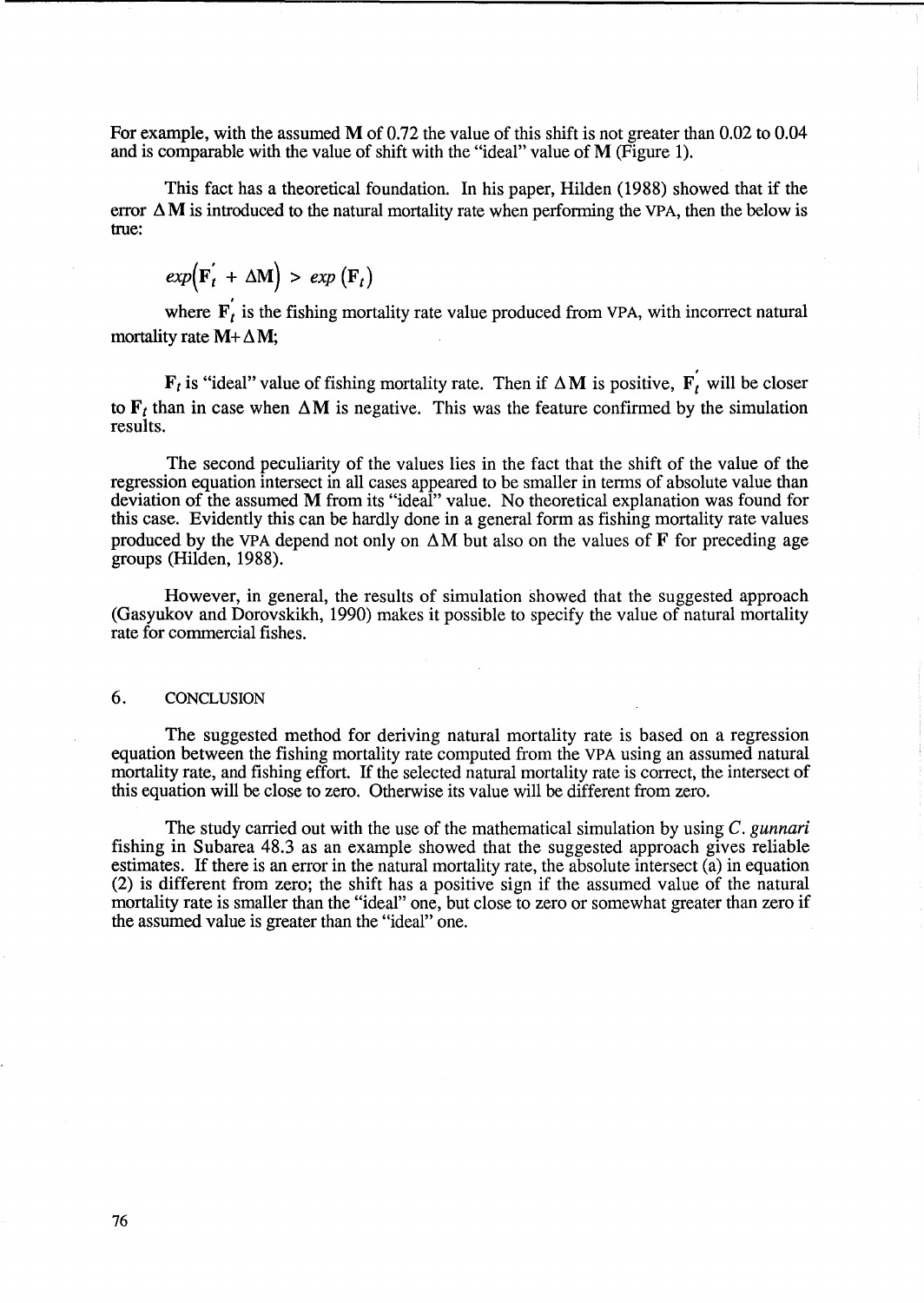#### **REFERENCES**

- BASSON, M. and J.R. BEDDINGTON. 1989. Effects of variable recruitment on the potential yield of the C. *gunnari* stock around South Georgia. *Document SC-CAMLR-V/IIIBG/42.*  CCAMLR, Hobart, Australia: pp. 16.
- BUTTERWORTH, D.S. 1988. Some recommendations regarding the assessment methodologies used by ICSEAF. *Colln. scient. Pap. int. Comm. SE Atl. Fish.* 15(1): 107-155.
- CCAMLR. 1990. Report of the Working Group on Fish Stock Assessment. In: *Report of the Ninth Meeting of the Scientific Committee (SC-CAMLR-IX),* Annex 5. CCAMLR, Hobart, Australia: 171-327.
- FROLKINA, G.A. and R.S. DOROVSKIKH. 1990. On the instantaneous mortality rate of *Champsocephalus gunnari,* South Georgia (Subarea 48.3). *Document WG-FSA-90/31.*  CCAMLR, Hobart, Australia.
- FROLKINA, zh. A. and R.S. DOROVSKIKH. 1989. On assessment of Bertalanffy Growth Equation Parameters and Instantaneous Natural Mortality Rate of South Georgia Mackerel Icefish. *In: Selected Scientific Papers* 1989 *(SC-CAMLR-SSP/6).* CCAMLR, Hobart, Australia: pp. 29-36.
- GASYUKOV, P.S. 1990. State of stock and TAC assessment for *Champsocephalus gunnari*  from the area of South Georgia (Subarea 48.3) for 1990/91 season. *Document WG-FSA-90126.* CCAMLR, Hobart, Australia: pp. 22.
- GASYUKOV, P.S. 1990. Standardisation of fishing effort for *Champsocephalus gunnari* in the area of South Georgia Island (Subarea 48.3). *Document WG-FSA-90127.* CCAMLR, Hobart, Australia.
- GASYUKOV. P.S. and R.S. DOROVSKIKH. 1990. State of stock and TAC assessment of *Patagonotothen guntheri* for 1990/91 season in the area of South Georgia (Subarea *48.3). Document WG-FSA-90/28.* CCAMLR, Hobart, Australia: pp. 22.
- ICSEAF. 1989. *Proceedings and Reports of Meetings* 1989 (Provisional Edition).
- HILDEN, M. 1988. Errors of perception in stock and recruitment studies due to wrong choices of natural mortality rate in virtual population analysis. *J. Cons. int. Explor. Mer. 44:* 123-134.
- KOCK, K.-H. 1989. Reproduction in the Atlantic icefish *Champsocephalus gunnari* and its implications for fisheries management in the Atlantic sector of the Southern Ocean. *Document SC-CAMLR-VIIIIBGI16.* CCAMLR, Hobart, Australia: pp. 17.
- DE LA MARE, W.K. and A. CONSTABLE. 1990. Refinements of the strategy for managing depleted fish stocks based on CCAMLR objectives. *Document SC-CAMLR-IXIBG/14.*  CCAMLR, Hobart, Australia: pp. 10.
- POPE, LG. and J.G. SHEPHERD. A comparison of the performance of various methods for tuning VPAs using effort data. J. Cons. int. Explor. Mer., 42: 129-151.
- RICKER, W.E. 1975. Computation and interpretation of biological statistics of fish population. *Bull. Fish. Res. Board Can.* 191: 382 p.
- SHEPHERD, LG. 1982. Two measures of overall fishing mortality. *ICES* CM *1982IG:2,*  pp. 12.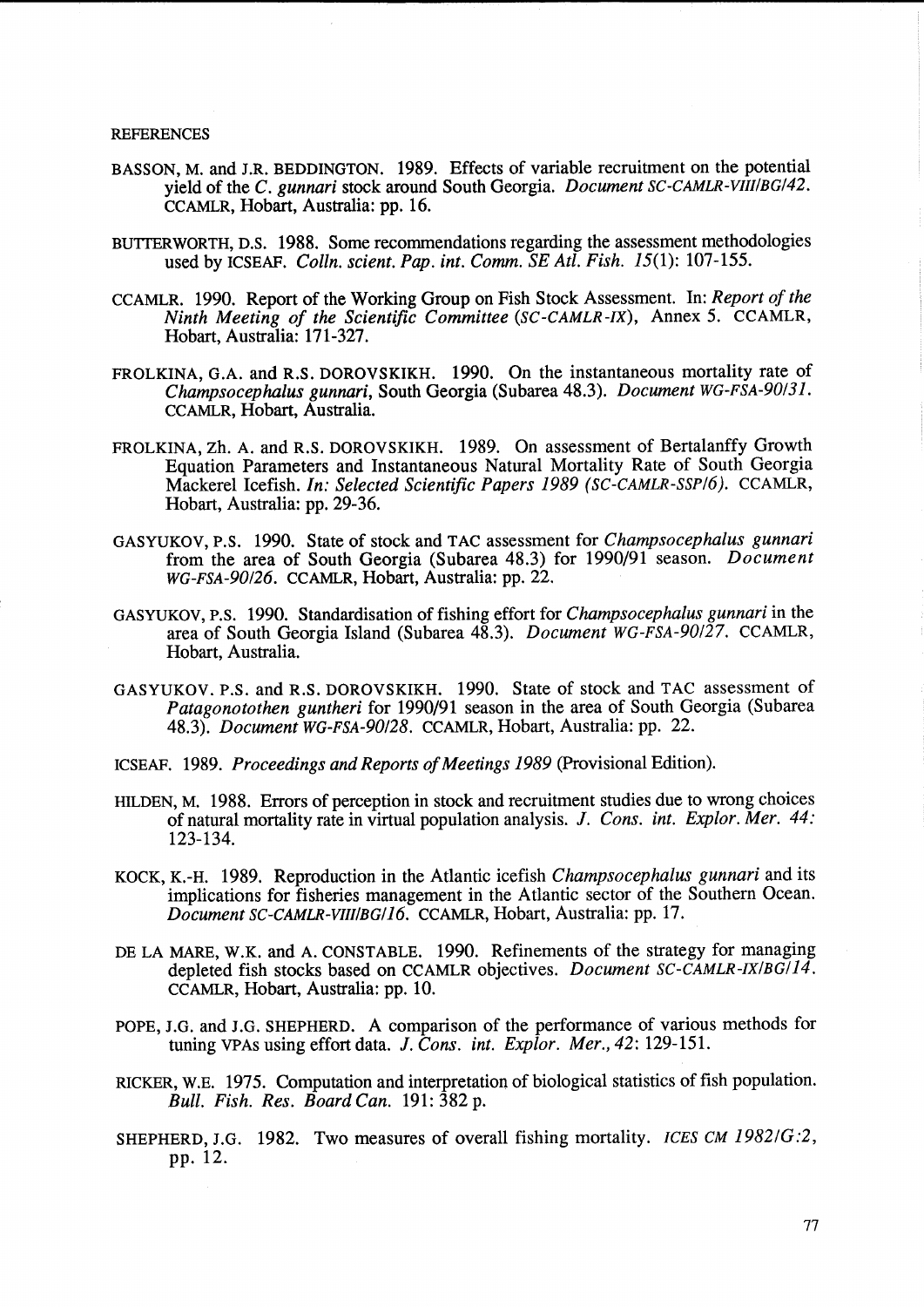- SHLIBANOV, V.I. 1989. Growth and natural mortality of Patagonian rockcod *(Patagonotothen guntheri shagensis)* from Shag Rocks shelf. *In: Selected Scientific Papers, 1989 (SC-CAMLR-SSP/6).* CCAMLR, Hobart, Australia: pp. 111-121.
- SPARRE, P. 1989. Some comments on the estimation of natural mortality for C. *gunnari, N. squamifrons* and *P.b. guntheri,* based on Soviet data. In: *Report of the Eighth Meeting of the Scientific Committee (SC-CAMLR-VIII), Annex 6. CCAMLR, Hobart,* Australia: Annex 6: 294-300.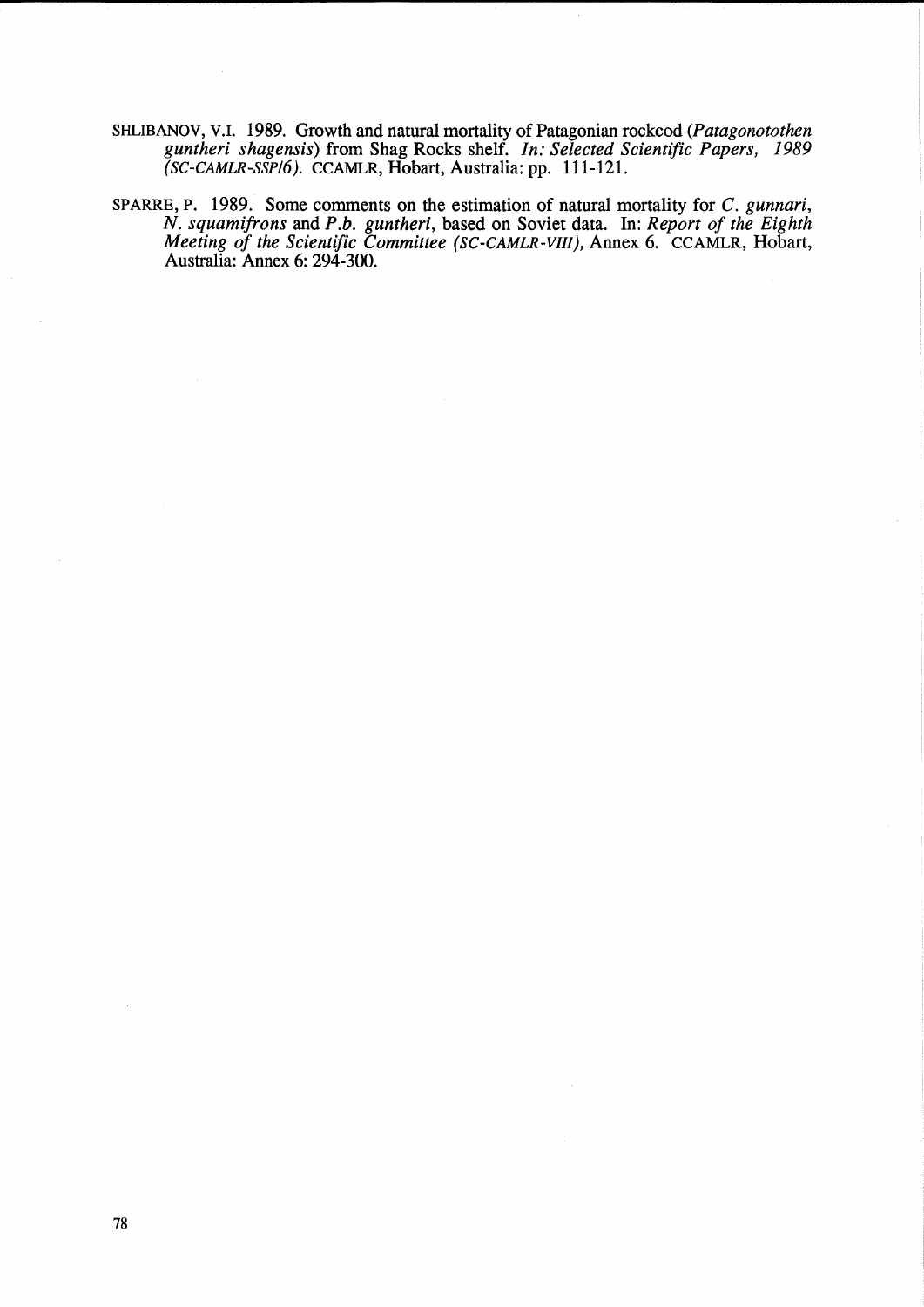|                         | 82/83  | 83/84  | 84/85 | 85/86 | 86/87  | 87/88 | 88/89  | 89/90 |
|-------------------------|--------|--------|-------|-------|--------|-------|--------|-------|
|                         | 25.97  | 98.63  | 5.28  | 21.64 | 6.92   | 8.60  | 10.25  | 1.81  |
| $\mathbf{2}$            | 162.20 | 167.08 | 18.20 | 39.62 | 207.12 | 12.42 | 128.89 | 3.13  |
| 3                       | 428.08 | 120.92 | 47.05 | 34.01 | 276.94 | 70.06 | 14.47  | 29.09 |
| $\overline{\mathbf{4}}$ | 68.13  | 76.11  | 12.71 | 1.89  | 19.31  | 35.51 | 9.18   | 3.16  |
| 5                       | 24.97  | 21.54  | 1.800 | 0.670 | 4.210  | 25.16 | 11.49  | 1.83  |
| 6                       | 8.55   | 4.31   | 0.540 | 0.130 | 0.700  | 6.85  | 2.31   | 0.89  |
| Total                   | 717.9  | 488.6  | 85.6  | 98.0  | 515.2  | 158.6 | 176.6  | 39.9  |

Table 1. Age composition of catches of C. *gunnari* (n x  $10^6$ ).

Table 2. Average fish mass (in grams) for C. *gunnari* in Subarea 48.3

|   | 82/83 | 83/84 | 84/85 | 85/86 | 86/87 | 87/88 | 88/89 | 89/90 |
|---|-------|-------|-------|-------|-------|-------|-------|-------|
|   | 29.7  | 35.8  | 23.4  | 29.7  | 24.9  | 17.7  | 23.4  | 19.2  |
| 2 | 87.8  | 97.2  | 79.0  | 87.8  | 81.9  | 70.6  | 79.0  | 74.6  |
| 3 | 175.8 | 189.0 | 163.3 | 175.8 | 167.4 | 151.0 | 163.3 | 160.7 |
| 4 | 291.8 | 308.0 | 276.0 | 291.8 | 281.2 | 260.5 | 276.0 | 293.0 |
| 5 | 430.2 | 448.9 | 411.9 | 430.2 | 418.0 | 393.8 | 411.9 | 467.0 |
| 6 | 585.2 | 605.5 | 565.2 | 585.2 | 571.8 | 545.3 | 565.2 | 615.0 |
|   |       |       |       |       |       |       |       |       |

Table 3. Catch in weight and standardised effort.

| Year  | Total catch | Effort |
|-------|-------------|--------|
| 80/81 | 29464       | 14142  |
| 81/82 | 47454       | 7182   |
| 82/83 | 131576      | 20420  |
| 83/84 | 80664       | 15798  |
| 84/85 | 14293       | 2984   |
| 85/86 | 11368       | 4483   |
| 86/87 | 71853       | 20035  |
| 87/88 | 37736       | 15941  |
| 88/89 | 22213       | 7972   |
| 89/90 | 7268        | 1497   |
|       |             |        |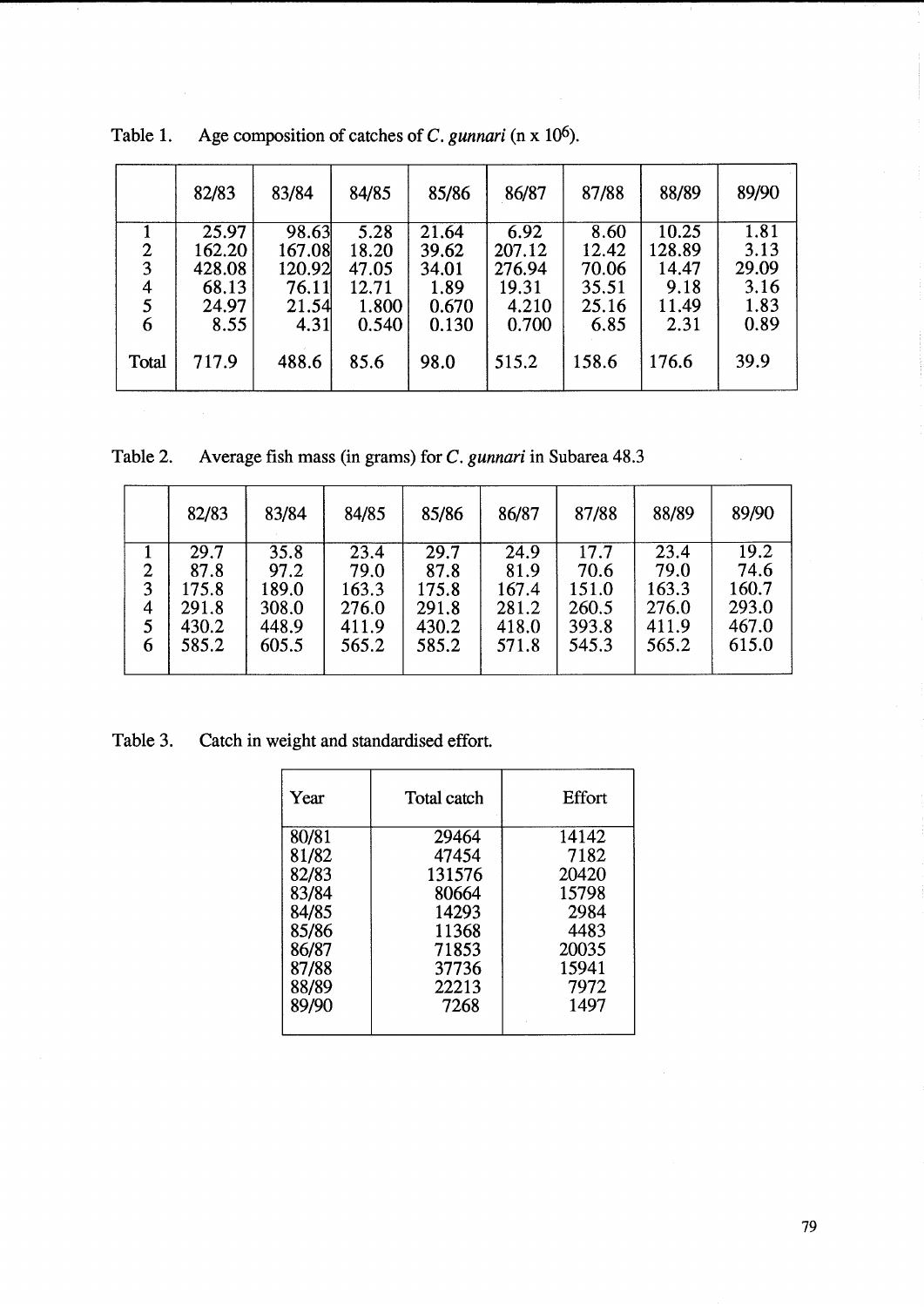|                  | 82/83                                            | 83/84                                          | 84/85                                          | 85/86                                           | 86/87                                           | 87/88                                             | 88/89                                             | 89/90                                            |
|------------------|--------------------------------------------------|------------------------------------------------|------------------------------------------------|-------------------------------------------------|-------------------------------------------------|---------------------------------------------------|---------------------------------------------------|--------------------------------------------------|
| 2<br>4<br>5<br>6 | 952.2<br>542.3<br>696.5<br>133.6<br>40.9<br>14.7 | 945.0<br>524.6<br>191.4<br>97.7<br>27.8<br>5.8 | 1796.2<br>466.7<br>178.0<br>24.8<br>4.6<br>1.3 | 1091.5<br>1022.0<br>253.0<br>67.2<br>5.1<br>1.3 | 461.3<br>607.4<br>554.3<br>119.4<br>37.0<br>2.4 | 1803.8<br>258.3<br>196.4<br>119.0<br>54.0<br>18.0 | 1175.0<br>1023.9<br>138.3<br>61.3<br>42.0<br>12.8 | 1049.7<br>663.5<br>489.5<br>68.3<br>28.3<br>15.6 |
| Total            | 2380                                             | 1792.2                                         | 2471.5                                         | 2440.2                                          | 1781.7                                          | 2449.4                                            | 2453.4                                            | 2314.9                                           |

Table 4. Population numbers of C. *gunnari* in Subarea 48.3 (x106).

Table 5. Fishing mortality rate of C. *gunnari* in Subarea 48.3.

|                                    | 82/83                                              | 83/84                                              | 84/85                                              | 85/86                                              | 86/87                                              | 87/88                                              | 88/89                                              | 89/90                                              |
|------------------------------------|----------------------------------------------------|----------------------------------------------------|----------------------------------------------------|----------------------------------------------------|----------------------------------------------------|----------------------------------------------------|----------------------------------------------------|----------------------------------------------------|
| $\overline{2}$<br>3<br>4<br>5<br>6 | 0.036<br>0.481<br>1.404<br>1.011<br>1.389<br>1.269 | 0.145<br>0.521<br>1.482<br>2.504<br>2.469<br>2.154 | 0.004<br>0.052<br>0.414<br>1.018<br>0.691<br>0.710 | 0.026<br>0.052<br>0.191<br>0.037<br>0.185<br>0.138 | 0.020<br>0.569<br>0.979<br>0.234<br>0.160<br>0.459 | 0.006<br>0.065<br>0.604<br>0.480<br>0.880<br>0.658 | 0.011<br>0.178<br>0.146<br>0.215<br>0.431<br>0.265 | 0.002<br>0.006<br>0.080<br>0.062<br>0.089<br>0.077 |

Table 6. Intercept values of regression equation from the results of simulation runs.

|      |             | Weighing by N |                     | Weighing by $C$ |             |                  |                  |                     |
|------|-------------|---------------|---------------------|-----------------|-------------|------------------|------------------|---------------------|
|      | Value of a  |               | Discard interval    |                 | Value of a  |                  | Discard interval |                     |
| M    | Mean median |               | a in histogram      |                 | Mean median |                  | a in histogram   |                     |
| 0.35 | 0.087       | 0.082         | $[0.056; 0.177]$ :  |                 | 0.102       | 0.083            | [0.045]          | $\pm 0.302$ ]       |
| 0.48 | 0.042       | 0.039         | $[-0.012; 0.115]$ : |                 | 0.065       | 0.050            | [0.019]          | ; 0.196]            |
| 0.56 | 0.014       | 0.016         | $[-0.086; 0.082]:$  |                 | 0.038       | 0.025            | [0.005]          | $\therefore$ 0.146] |
| 0.72 | $-0.036$    | $-0.025$      | $[-0.189;$          | $0.019$ :       |             | $-0.012 - 0.016$ | $[-0.048]$       | (0.058]             |
| 1.00 | $-0.084$    | $-0.051$      | $[-0.414; -0.030]:$ |                 |             | $-0.062 - 0.047$ | $[-0.177]$       | : 0.009]            |
|      |             |               |                     |                 |             |                  |                  |                     |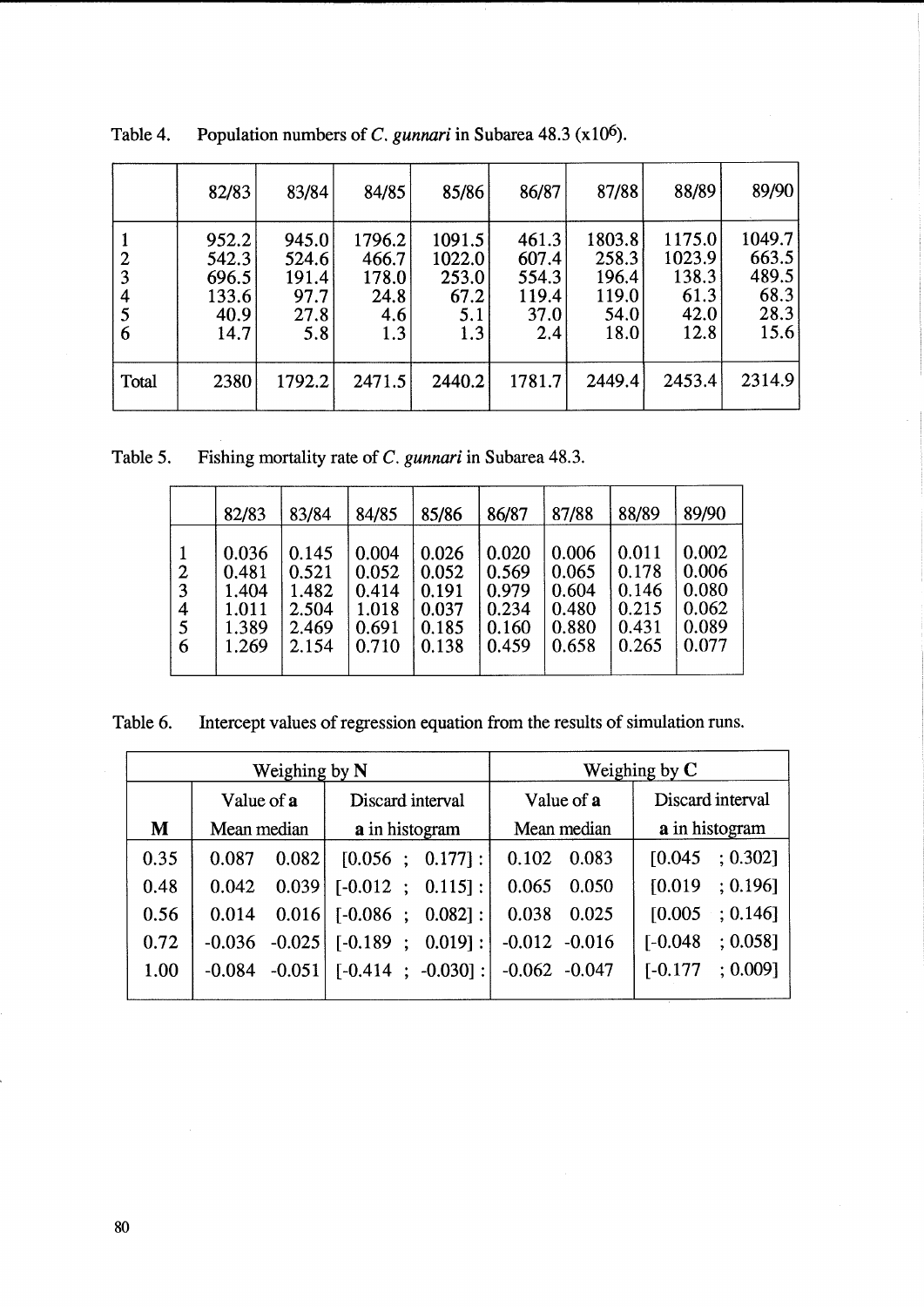

 $\bar{\mathcal{A}}$ 

 $\mathcal{A}$ 

 $\hat{\mathcal{L}}$ 

Figure 1: Histograms of intersect values of regression equation resulting from simulation modelling.

 $\hat{\boldsymbol{\beta}}$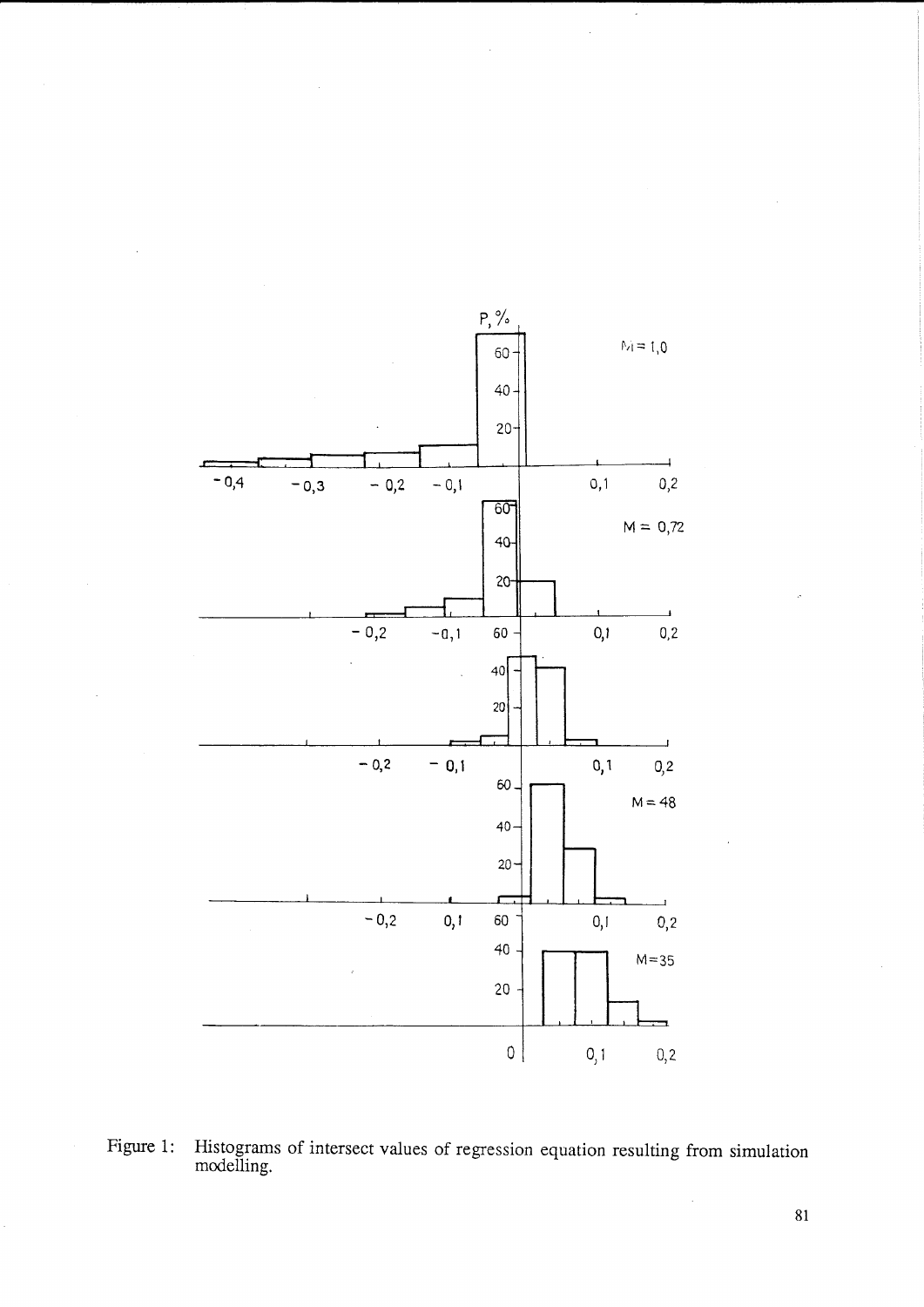# Liste des tableaux

- Tableau 1: Composition en ages des captures de C. *gunnari* (n x 106).
- Tableau 2: Poids moyen du poisson (en grammes) pour C. *gunnari* de la sous-zone 48.3.
- Tableau 3: Capture par poids et effort standardise.
- Tableau 4: Effectif de la population de C. *gunnari* dans la sous-zone 48.3 (en millions).
- Tableau 5: Taux de mortalite par peche de C. *gunnari* dans la sous-zone 48.3.
- Tableau 6: Valeurs du point d'intersection de la droite de regression a partir des resultats des simulations.

### Liste des figures

Figure 1: Histogrammes des valeurs du point d'intersection de l'équation de régression à partir du modele par simulation.

### Список таблиц

- Ta6Jmu;a 1: B03pacTHoti COCTaB YJIOBOB C. *gunnari* (n x 106).
- Таблица 2: Средняя масса рыбы (в граммах) для *С. gunnari* в Подрайоне 48.3.
- Таблица 3: Улов в весе и стандартизированном усилии.
- Таблица 4: Размер популяции *С. gunnari* в Подрайоне 48.3.
- Таблица 5: Коэффициент прмысловой смертности *С. gunnari* в Подрайоне 48.3.
- Таблица 6: Значения свободного члена уравнения регрессии по результатам моделирования.

#### Список рисунков

Рисунок 1: Диаграммы частот встречаемости значений свободного члена этой регрессии, полученные в результате моделирования.

# Lista de las tablas

- Tabla 1: Composici6n por edades de las capturas de C. *gunnari* (n x106).
- Tabla2: Peso promedio (en gramos) de C. *gunnari* provenientes de la Subárea 48.3.
- Tabla 3: Captura por peso y esfuerzo estandar.
- Tabla4: Población de C. *gunnari* en la Subárea 48.3 (n x 10<sup>6</sup>).
- Tabla 5: Indice de mortalidad por pesca para C. *gunnari* de la Subárea 48.3.